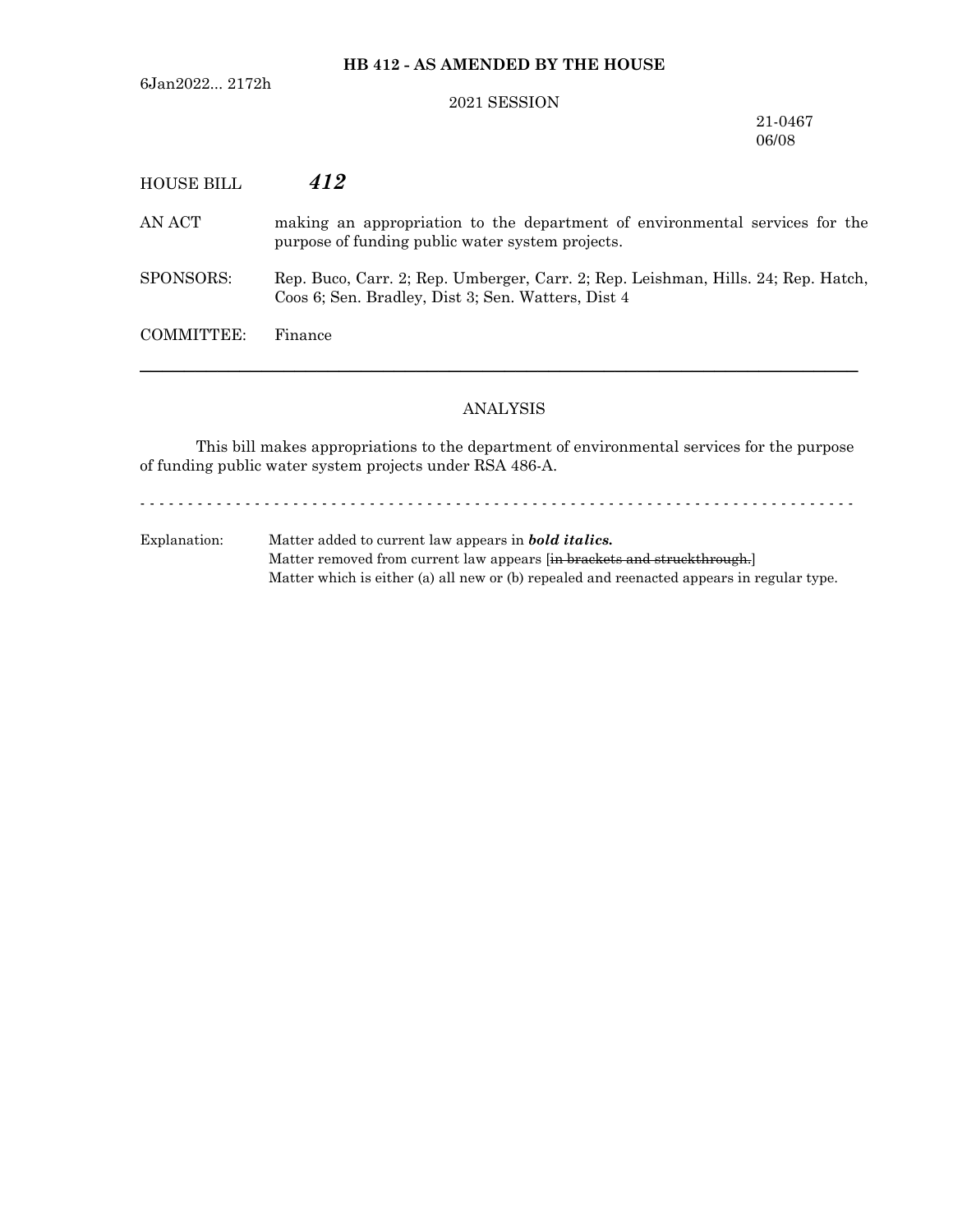# **HB 412 - AS AMENDED BY THE HOUSE**

## STATE OF NEW HAMPSHIRE

*In the Year of Our Lord Two Thousand Twenty One*

AN ACT making an appropriation to the department of environmental services for the purpose of funding public water system projects.

*Be it Enacted by the Senate and House of Representatives in General Court convened:*

1 Department of Environmental Services; Appropriation. There is hereby appropriated to the department of environmental services the sum of \$500,000 for the fiscal year ending June 30, 2023 and \$500,000 for the fiscal year ending June 30, 2024, which shall be nonlapsing, for the purpose of funding public water system projects eligible for state and/or federal assistance. The governor is authorized to draw a warrant for said sums out of any money in the treasury not otherwise appropriated. 1 2 3 4 5 6

2 Effective Date. This act shall take effect July 1, 2022. 7